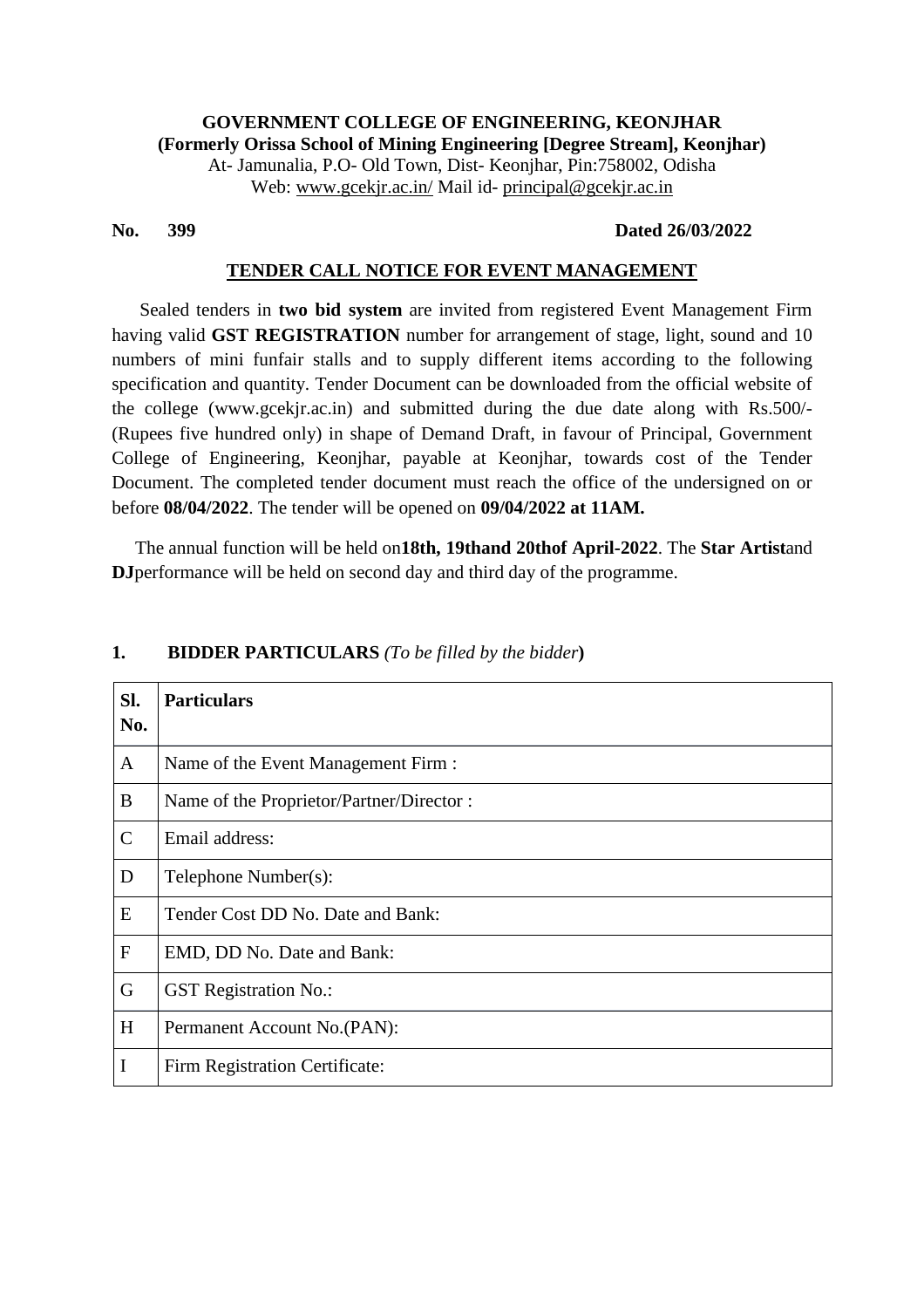# **2. DOCUMENTS TO BE SUBMITTED**

- i. Self attested copy of PAN
- ii. Self attested copy of GST Registration certificate
- iii. Self attested copy of Experience certificate in the form of Work Order or Successful

Execution Certificate for doing similar job (at least oneyear or four to five events in reputed organizations).

- iv. DD of Rs.500/- towards tender cost
- **v. DD of Rs.20,000.00 towards EMD**
- **vi. Tender document signed with seal & date on each page.**
- vii. Declaration form duly signed (Annexure-I)

**Note: If the above documents are not submitted the tender will be summarily rejected.**

| Specifications for Stage, Light, Sound and 10 numbers of Mini funfair Stalls | 3. |  |  |  |  |
|------------------------------------------------------------------------------|----|--|--|--|--|
|------------------------------------------------------------------------------|----|--|--|--|--|

| <b>STAGE DESCRIPTION</b> |                                                                        |                                                           |  |  |  |
|--------------------------|------------------------------------------------------------------------|-----------------------------------------------------------|--|--|--|
| Quantity                 | <b>Item</b>                                                            | <b>Description</b>                                        |  |  |  |
| 1                        | Stage to be Carpeted only                                              | Red, 30ft x 40ft                                          |  |  |  |
| 1                        | Ramp withCarpet                                                        | Red, 16 ft x 8ft                                          |  |  |  |
| 1                        | Stage Back Drop (03 photos will be<br>submitted with tender documents) | 32ft x 12 ft (Thematic)                                   |  |  |  |
| 3                        | <b>Four Side Truss</b>                                                 | Aluminum/Steel                                            |  |  |  |
| 1                        | <b>Black Masking</b>                                                   | As per Stage                                              |  |  |  |
| $\overline{2}$           | <b>Green Room</b>                                                      | $02(12 \text{ftx} 12 \text{ft})$ or As per<br>Requirement |  |  |  |
| $\mathbf{1}$             | <b>LED</b> wall                                                        | As per stage requirement                                  |  |  |  |
| $\overline{2}$           | GCE will be promoted in back drop                                      | As per Requirement                                        |  |  |  |
| 1                        | <b>Lighting Grid</b>                                                   | As per Requirement                                        |  |  |  |
| $\overline{2}$           | Foot step                                                              | As per Requirement                                        |  |  |  |
| 1                        | Iron Barricading/wooden with black<br>cloth masking                    | 1000ft                                                    |  |  |  |
| 15                       | <b>Steel Sofa</b>                                                      | Iron Framed, three seated and<br>Covered with white cloth |  |  |  |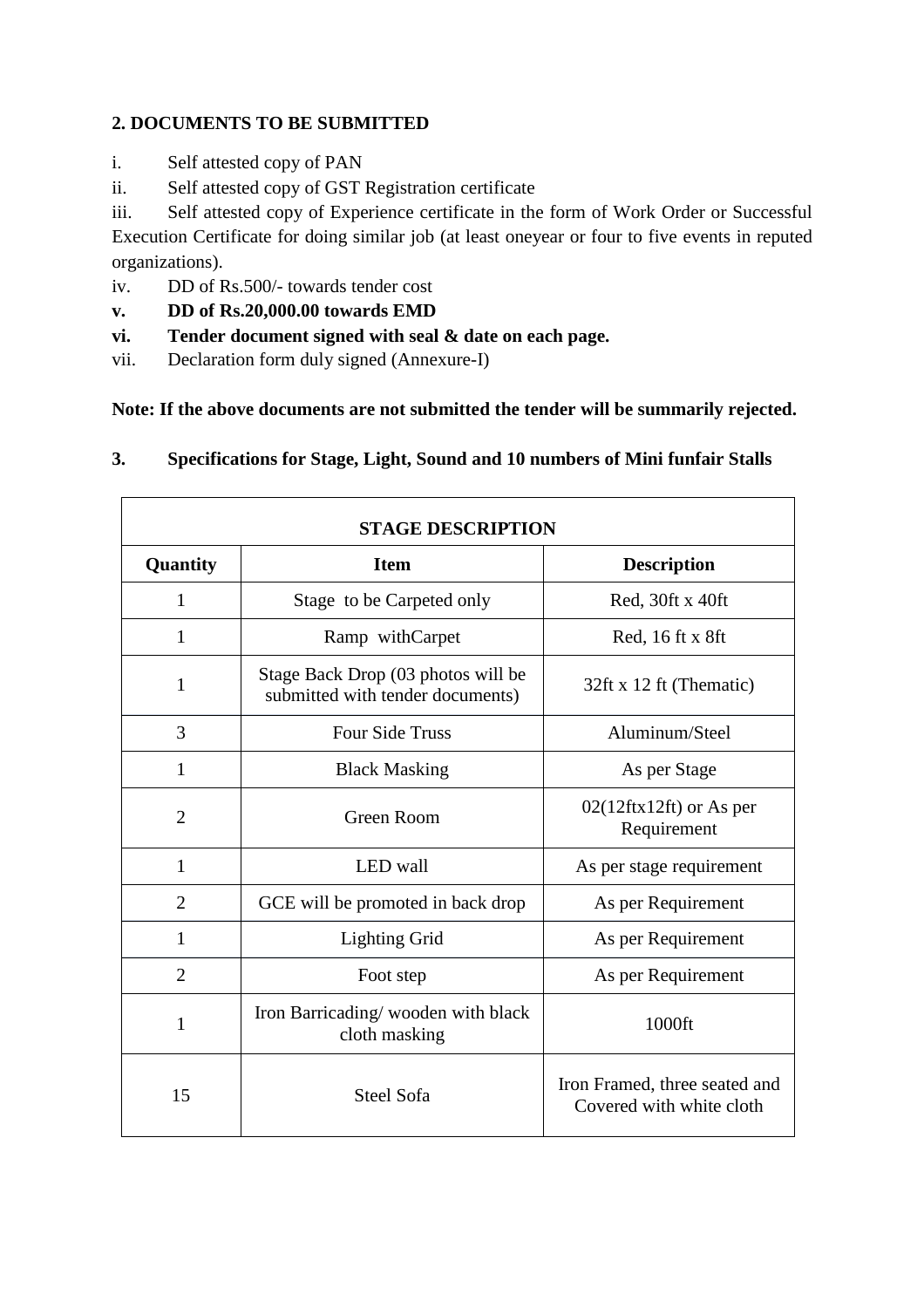| 60                              | <b>VIP CHAIR</b>                                                        | Iron Framed and Covered with<br>white cloth                                                                  |
|---------------------------------|-------------------------------------------------------------------------|--------------------------------------------------------------------------------------------------------------|
| 800                             | Chairs                                                                  | Plastic                                                                                                      |
| 1                               | <b>Red Carpeting</b>                                                    | Complete VIP area (polyester)                                                                                |
| $\mathbf{1}$                    | <b>Green Carpeting</b>                                                  | Complete barricading area<br>(polyester)                                                                     |
| $\mathbf{1}$                    | Diesel Generator with Fuel                                              | As per Requirement                                                                                           |
| 1                               | <b>Entrance Gate</b>                                                    | Welcome Gate (box type)                                                                                      |
| $\mathbf{1}$                    | Gate                                                                    | Flat type                                                                                                    |
| 1<br><b>Building Decoration</b> |                                                                         | Frontal area of Main Building,<br>Boys hostel and Administration<br>Building (metal green and rice<br>light) |
| $\overline{2}$                  | Haze Machine                                                            |                                                                                                              |
| $\overline{2}$                  | Fire                                                                    |                                                                                                              |
| 6                               | Monitor                                                                 |                                                                                                              |
| $\mathbf{1}$                    | Strobe                                                                  |                                                                                                              |
| 18                              | <b>Sharpy</b>                                                           |                                                                                                              |
| 40                              | Palco                                                                   |                                                                                                              |
| 8                               | Cordless MIC                                                            | Shure SM58                                                                                                   |
| $\overline{2}$                  | Podium Mike                                                             |                                                                                                              |
| $\overline{2}$                  | <b>Beams</b>                                                            |                                                                                                              |
| $\overline{2}$                  | Videograpy (Full HD Camera) and<br>Still Photography for all three days | Jimmy Jib 20 feet or above<br>Near the stage and Drone with<br>high definition camera                        |
| $\mathbf{1}$                    | <b>Sky Taker</b>                                                        |                                                                                                              |
|                                 | <b>SOUND SPECIFICATION</b>                                              |                                                                                                              |
| Quantity                        | <b>Item</b>                                                             | <b>Description</b>                                                                                           |
| 10                              | Line Array                                                              | AMAHA/JBL/<br><b>VERTECH/FBT</b>                                                                             |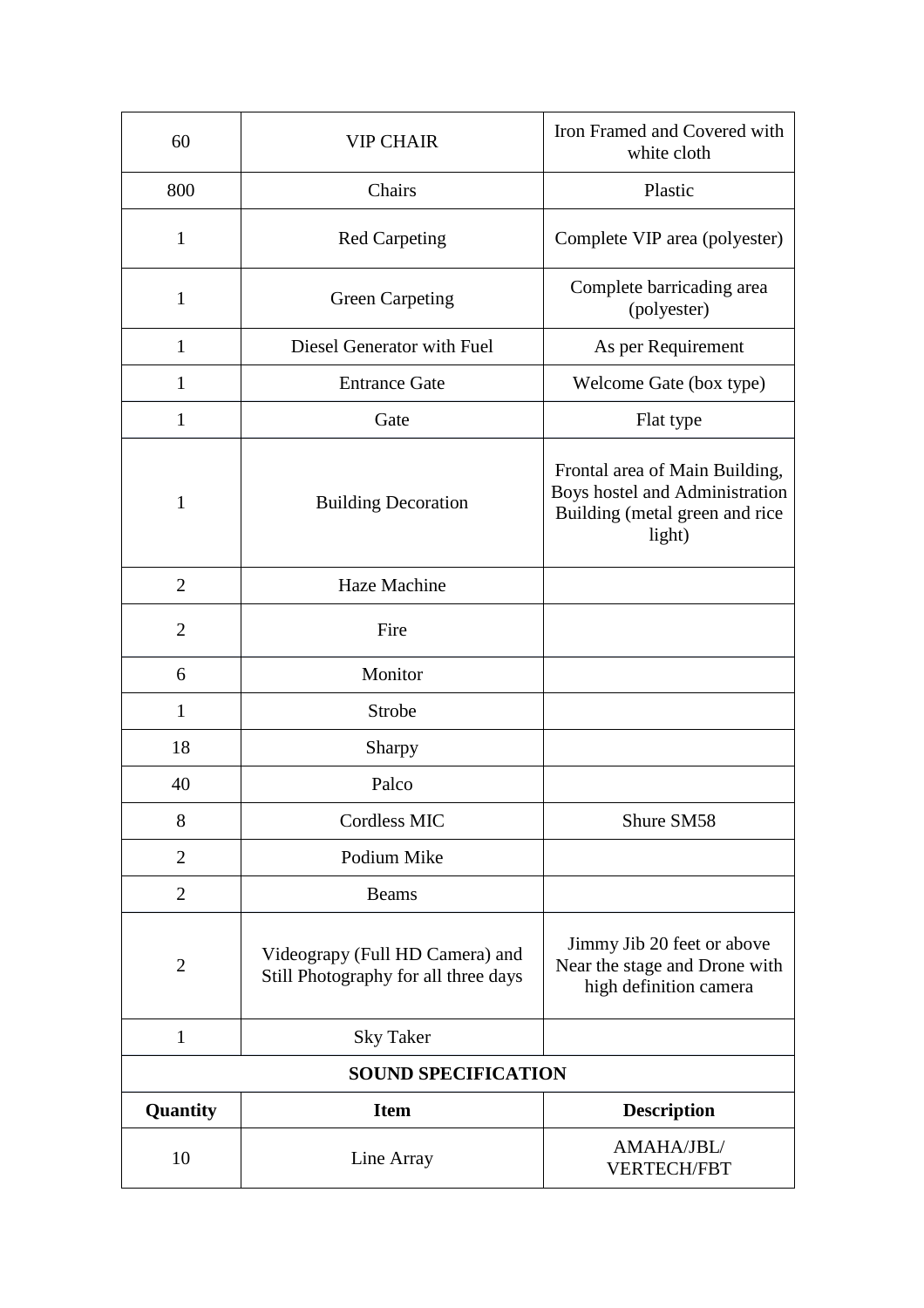| 6                     | <b>Bass and Vibrator</b>                                     | <b>JBL/COPE</b>                                      |
|-----------------------|--------------------------------------------------------------|------------------------------------------------------|
| 1                     | <b>Mixing Console</b>                                        | Pioneer DJM-900 Nexus and<br>Pioneer CDJ-2000 Nexus  |
| $\mathbf{1}$          | <b>Digital Effect Processor</b>                              | Inbuilt Digital Delay Eco<br>Limiter                 |
| 1                     | Compressor/Limiter/Gate                                      | DBX Compressor/Limiter/<br><b>Multifunction Gate</b> |
| $\mathbf{1}$          | Equalizer                                                    |                                                      |
| $\mathbf{1}$          | <b>Power Conditioner</b>                                     |                                                      |
| As per<br>Requirement | DI BOX                                                       | DI 100                                               |
| $\mathbf{1}$          | Digital Mixture                                              | <b>SC 48</b>                                         |
| As per<br>Requirement | <b>Digital Crossover</b>                                     | <b>DCX 2496</b>                                      |
| As per<br>Requirement | Vocal and instrument MIC                                     | Shure SM58 head with GPX                             |
| As per<br>Requirement | Players                                                      | Behringer DDM 400                                    |
| $\mathbf{1}$          | Power Amplifier                                              | Phonic XP 5000-5100                                  |
| As per<br>Requirement | 3 way Sound                                                  | <b>JBL SRX 725 POPE 215</b>                          |
| 1                     | <b>Stage Amplifier</b>                                       | Yamaha Keyboard                                      |
| $\overline{4}$        | Side fills                                                   | SRX 725/ SRX 728                                     |
| 1                     | Complete Requirement of the DJ<br>Night and star performance |                                                      |

 The front gate decoration will include running LED with the name of the cultural fest (UTKARSH-2K22).

• Light decoration (Fancy type spot lights for road length of 1km) from front gate to  $4<sup>th</sup>$ block and UTKARSH Ground.

Light decoration for three hostels, four administrative buildings (Lichu lights)

# **4. Terms and Conditions:**

i.During transportation any damage to the material will be responsibility of the firm.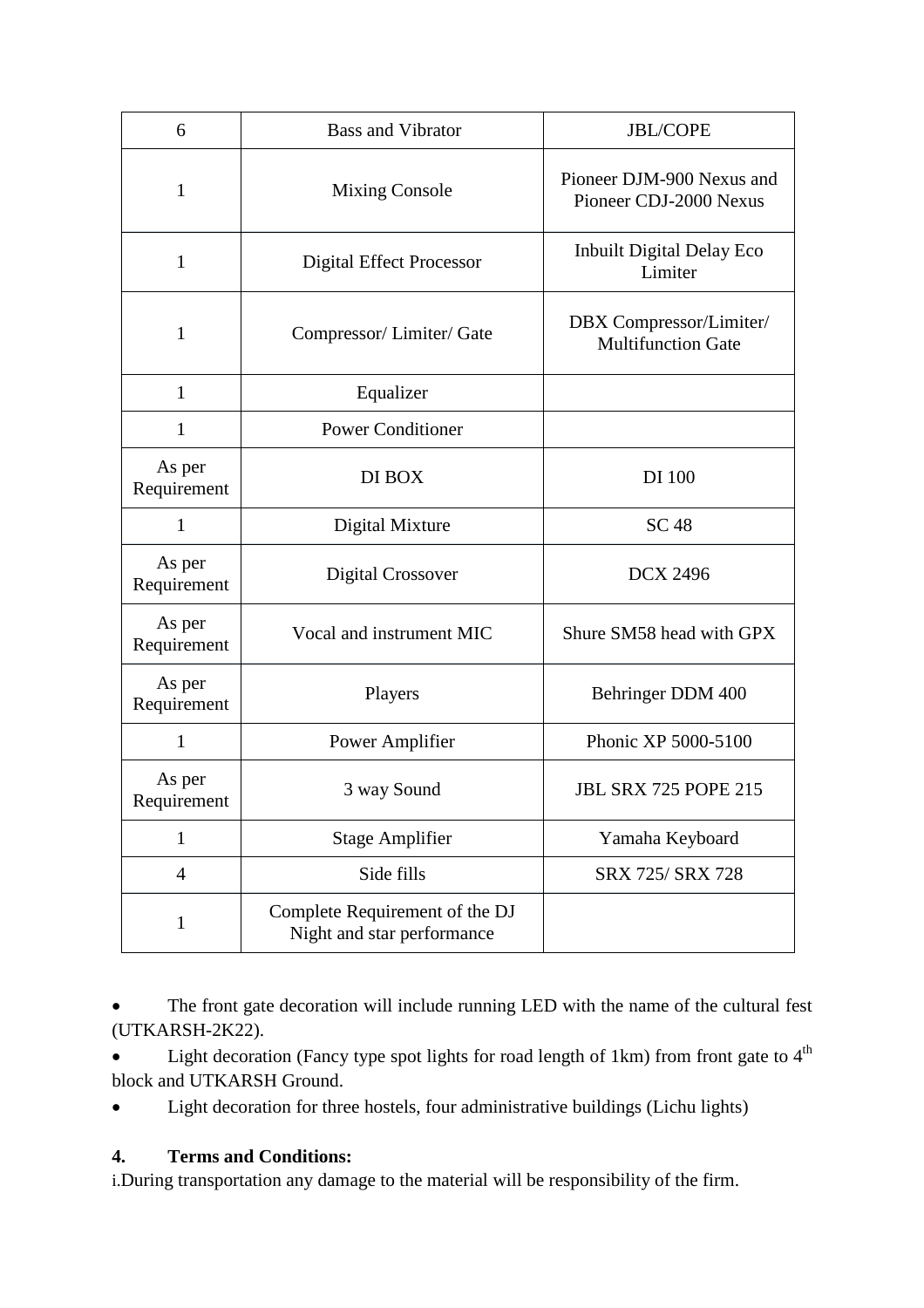ii.The institute reserves the right to reject any or all or part of quotation without assigning any reason thereof.

iii.The institute will not under obligation, give any clarification to the Event Management Firm whose quotations are rejected/not selected.

iv. Rates quoted should be without any condition from the quotation. Conditional offer will be rejected.

v.A copy of the work order has to be produced as a proof.

vi.The Event Management Firm has to make the arrangements as mentioned above in the requirements.

vii.No extra payment will be made once the bidder is being given the work order based on the quoted price.

viii.All transport and hospitality expenses for the workers engaged by the firm have to be borne by the firm/Event manager.

ix.The firm required to deposit the security amount of Rs 20,000/- in the form of demand draft drawn in favour of "**Principal, Government College of Engineering, Keonjhar**" payable at **Keonjhar** along with quotation.

x.The tenderer quoting the lowest price in total and fulfilling all the criteria will be selected. The authority holds all the rights to offer the assignment to any of the Bidder in case of equal quotes.

xi.The Event Management Firm quoting the lowest price in total and fulfilling all the criteria will get work Order.

xii.Govt. College of Engineering, Keonjhar reserves the Right to accept or reject any Proposal and to annul the quotation process and reject all proposals, at any time prior to award of work order, without thereby incurring any liability to the affected bidders or any obligation to inform the affected bidders of the ground for rejection of any Proposal.

xiii.25% advance will be given on the 1st day of the function after the stage set up. Another 25% advance will be paid on  $2^{nd}$  day. Another 25% advance will be paid on  $3^{rd}$ day. The balance amount will be handed over along with the security fee after submitting the video CD and photograph of the event.

xiv. Proper safety measures from fire; electricity etc will be taken care by the firm.

xv. The maximum ceiling price for organizing the event will be **Six(06) lakhs including GST**.

xvi. The Tenderers must submit their bids as required in two parts in separate sealed covers prominently super scribed as Part-I "Technical Bid" and Part-II "Financial Bid" and also indicating on each of the covers the "Tender call Notice Number & Date" and due date and time of submission as mentioned in Tender Call Notice.

# **Part-I (Technical Bid)**

Excepting the price schedule, all other documents as mentioned in para 2 (i-vii) along with tender document duly signed by the authorized person in each page with the drafts of tender cost of Rs. 500/- and EMD of Rs. 20,000/- shall be placed in Part-I (Technical Bid).

# **Part-II (Financial Bid)**

All indications of price shall be given in Part-II (Financial Bid).

Both sealed covers Part-I " Technical Bid" and Part-II "Financial Bid" should be placed in a third cover along with requisite EMD & cost of Tender documents (separately in the form of DD drawn in favour of Principal, Government College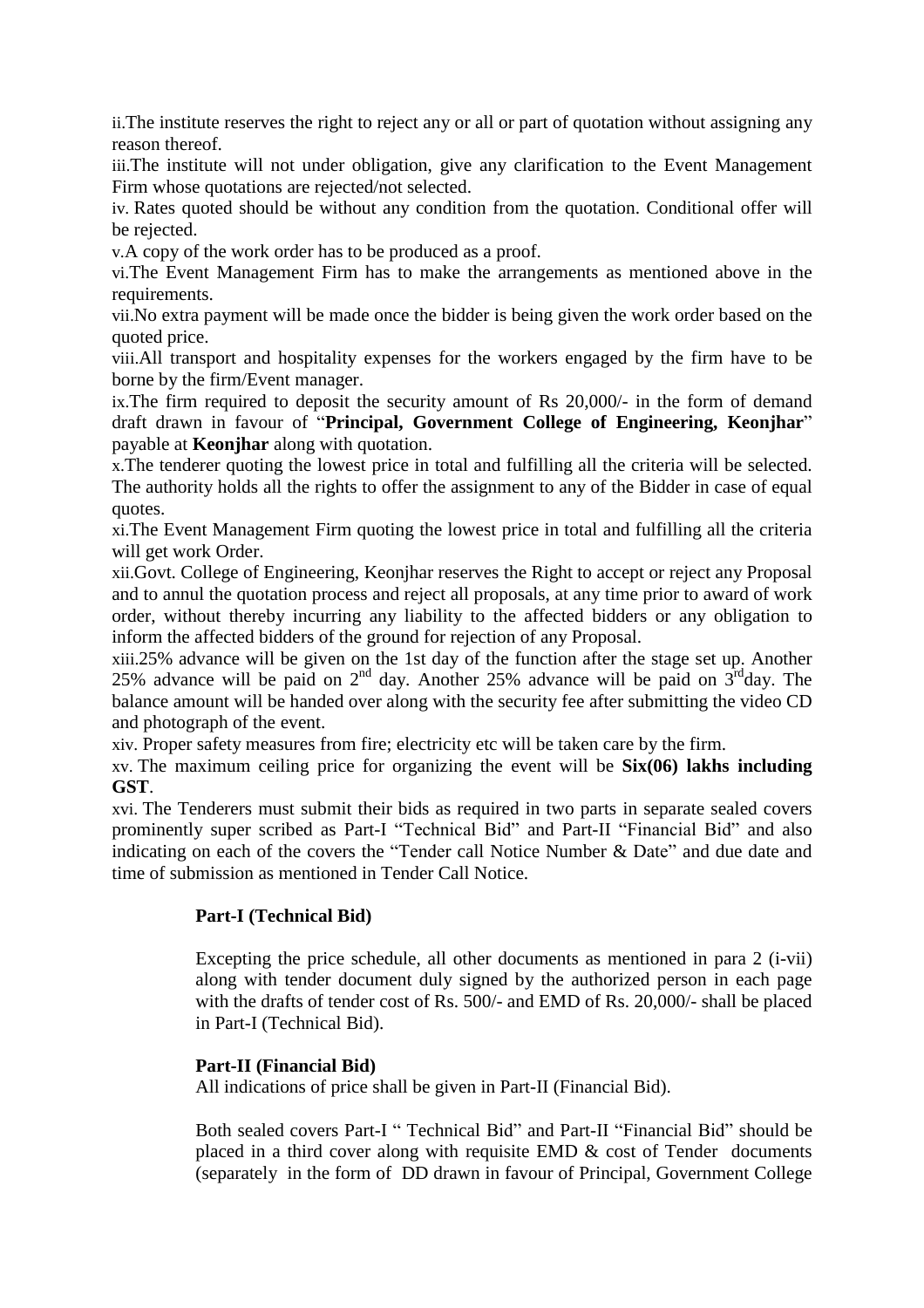of Engineering, Keonjhar at any Nationalized Bank payable at Keonjhar) , others requisite supporting documents etc. and sealed. The sealed cover containing tender documents as per procedure indicated above should be sent to the Office of the Principal, Government College of Engineering, Keonjhar Jamunalia, Old Town, Keonjhar-758002 within the due date and time as stipulated in Tender. The sealed envelope must show the name of the tenderer and his address and should be super scribed as **"Tender for Event Management For Annual Cultural Function UTKARSH-2k22"** on the top of the envelope.

- xvii.GCE, the tenderer and the EM Firm shall make all efforts to resolve amicably by direct informal negotiation on any disagreement or dispute arising between them under or in connection with this contract.
- xviii.All disputes arising out of the contract shall be referred to courts under the jurisdiction of the Keonjhar court only.

Sd/-

 **Principal**